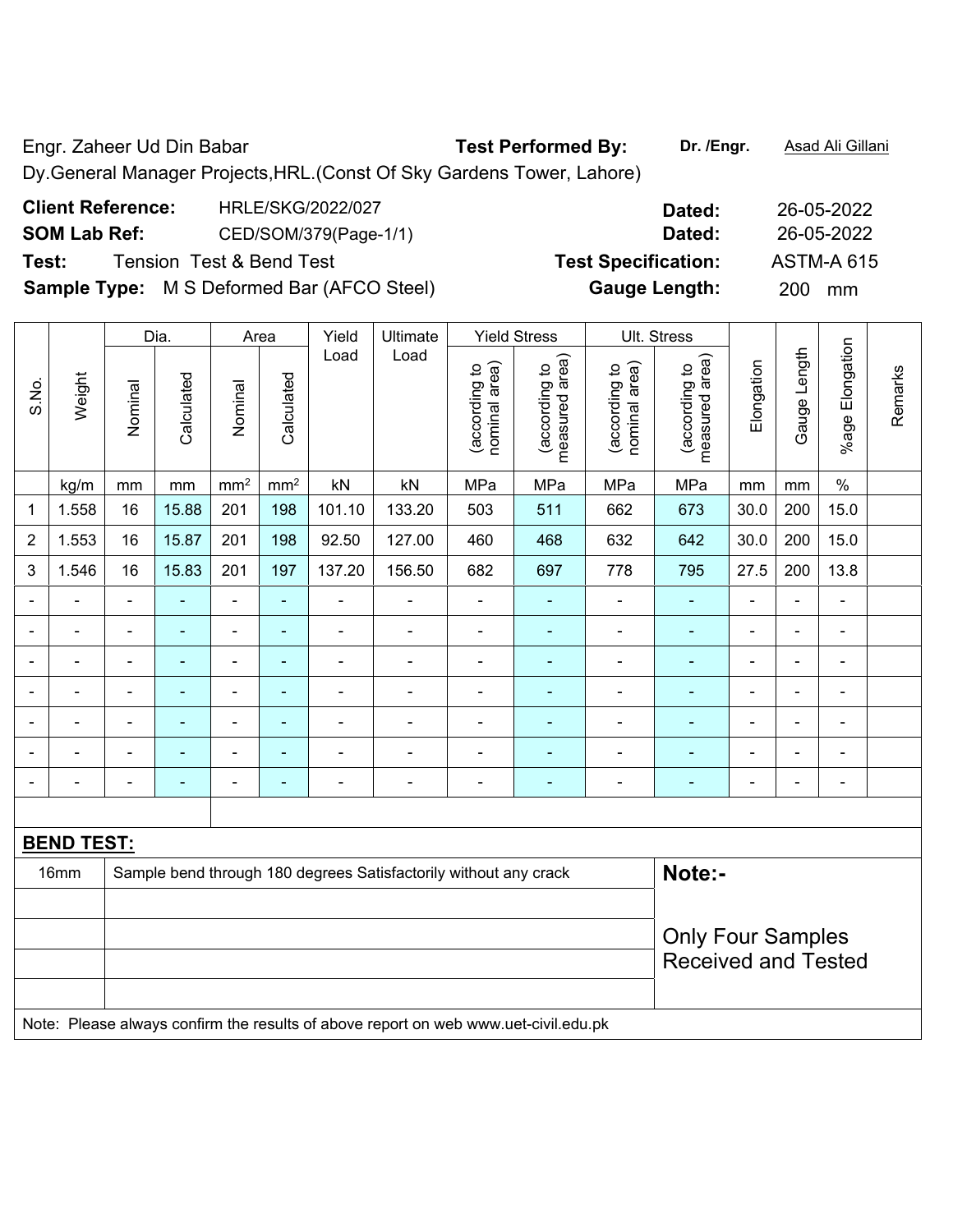Engr. Zaheer Ud Din Babar **Test Performed By: Dr. /Engr.** Asad Ali Gillani Dy.General Manager Projects,HRL.(Const Of Sky Gardens Tower, Lahore)

| <b>Client Reference:</b> | HRLE/SKG/2022/026                                 | Dated:                     | 26-05-2022        |
|--------------------------|---------------------------------------------------|----------------------------|-------------------|
| <b>SOM Lab Ref:</b>      | CED/SOM/380(Page-1/1)                             | Dated:                     | 26-05-2022        |
| Test:                    | Tension Test & Bend Test                          | <b>Test Specification:</b> | <b>ASTM-A 615</b> |
|                          | <b>Sample Type:</b> M S Deformed Bar (AFCO Steel) | <b>Gauge Length:</b>       | 200<br>mm         |

|                          |                   |                              | Dia.                     | Area                         |                 | Yield          | Ultimate                                                         |                                | <b>Yield Stress</b>             |                                | Ult. Stress                     |                |                              |                              |         |
|--------------------------|-------------------|------------------------------|--------------------------|------------------------------|-----------------|----------------|------------------------------------------------------------------|--------------------------------|---------------------------------|--------------------------------|---------------------------------|----------------|------------------------------|------------------------------|---------|
| S.No.                    | Weight            | Nominal                      | Calculated               | Nominal                      | Calculated      | Load           | Load                                                             | nominal area)<br>(according to | measured area)<br>(according to | nominal area)<br>(according to | measured area)<br>(according to | Elongation     | Gauge Length                 | %age Elongation              | Remarks |
|                          | kg/m              | mm                           | $\,mm$                   | mm <sup>2</sup>              | mm <sup>2</sup> | kN             | kN                                                               | MPa                            | MPa                             | MPa                            | MPa                             | mm             | mm                           | $\%$                         |         |
| 1                        | 3.871             | 25                           | 25.05                    | 491                          | 493             | 241.70         | 332.70                                                           | 492                            | 491                             | 678                            | 675                             | 40.0           | 200                          | 20.0                         |         |
| $\overline{2}$           | 4.000             | 25                           | 25.47                    | 491                          | 510             | 204.70         | 307.00                                                           | 417                            | 402                             | 625                            | 603                             | 37.5           | 200                          | 18.8                         |         |
| 3                        | 4.008             | 25                           | 25.50                    | 491                          | 511             | 217.70         | 315.50                                                           | 443                            | 427                             | 643                            | 618                             | 37.5           | 200                          | 18.8                         |         |
| $\blacksquare$           | $\blacksquare$    | $\blacksquare$               | ÷,                       | $\qquad \qquad \blacksquare$ | $\blacksquare$  | ä,             | $\blacksquare$                                                   | $\qquad \qquad \blacksquare$   | $\blacksquare$                  | ÷,                             | ÷,                              | $\blacksquare$ | $\blacksquare$               | $\blacksquare$               |         |
|                          | $\blacksquare$    | $\blacksquare$               | ÷,                       | ÷,                           | $\blacksquare$  | $\blacksquare$ | $\blacksquare$                                                   | $\overline{\phantom{a}}$       | $\blacksquare$                  | ÷,                             | $\blacksquare$                  | $\blacksquare$ | $\blacksquare$               | ä,                           |         |
|                          |                   | $\blacksquare$               | $\blacksquare$           | $\blacksquare$               | $\sim$          | ۰              | $\blacksquare$                                                   | $\overline{a}$                 | ۰                               | ۰                              | $\blacksquare$                  | $\blacksquare$ | $\blacksquare$               | $\qquad \qquad \blacksquare$ |         |
| $\blacksquare$           | $\blacksquare$    | $\blacksquare$               | $\blacksquare$           | $\overline{\phantom{a}}$     | $\blacksquare$  | $\blacksquare$ | $\blacksquare$                                                   | $\blacksquare$                 | ۰                               | $\blacksquare$                 | ٠                               | $\blacksquare$ | $\blacksquare$               | $\blacksquare$               |         |
| ۰                        | $\blacksquare$    | $\blacksquare$               | $\blacksquare$           | $\qquad \qquad \blacksquare$ | $\blacksquare$  | $\blacksquare$ | $\blacksquare$                                                   | ä,                             | ۰                               | ÷,                             | $\blacksquare$                  | $\blacksquare$ | $\blacksquare$               | $\blacksquare$               |         |
|                          |                   | $\blacksquare$               | $\blacksquare$           | $\blacksquare$               | $\blacksquare$  | $\blacksquare$ | $\blacksquare$                                                   | ä,                             | ۰                               | $\blacksquare$                 | $\blacksquare$                  |                | $\blacksquare$               | $\blacksquare$               |         |
| $\overline{\phantom{0}}$ | $\overline{a}$    | $\qquad \qquad \blacksquare$ | $\overline{\phantom{0}}$ | $\overline{\phantom{0}}$     | $\blacksquare$  | $\overline{a}$ | $\overline{\phantom{0}}$                                         | -                              | ۰                               | -                              | ۰                               | $\blacksquare$ | $\qquad \qquad \blacksquare$ | $\blacksquare$               |         |
|                          |                   |                              |                          |                              |                 |                |                                                                  |                                |                                 |                                |                                 |                |                              |                              |         |
|                          | <b>BEND TEST:</b> |                              |                          |                              |                 |                |                                                                  |                                |                                 |                                |                                 |                |                              |                              |         |
|                          | 25mm              |                              |                          |                              |                 |                | Sample bend through 180 degrees Satisfactorily without any crack |                                |                                 |                                | Note:-                          |                |                              |                              |         |
|                          |                   |                              |                          |                              |                 |                |                                                                  |                                |                                 |                                |                                 |                |                              |                              |         |
|                          |                   |                              |                          |                              |                 |                |                                                                  |                                |                                 |                                |                                 |                | <b>Only Four Samples</b>     |                              |         |
|                          |                   |                              |                          |                              |                 |                |                                                                  |                                |                                 |                                | <b>Received and Tested</b>      |                |                              |                              |         |
|                          |                   |                              |                          |                              |                 |                |                                                                  |                                |                                 |                                |                                 |                |                              |                              |         |

Note: Please always confirm the results of above report on web www.uet-civil.edu.pk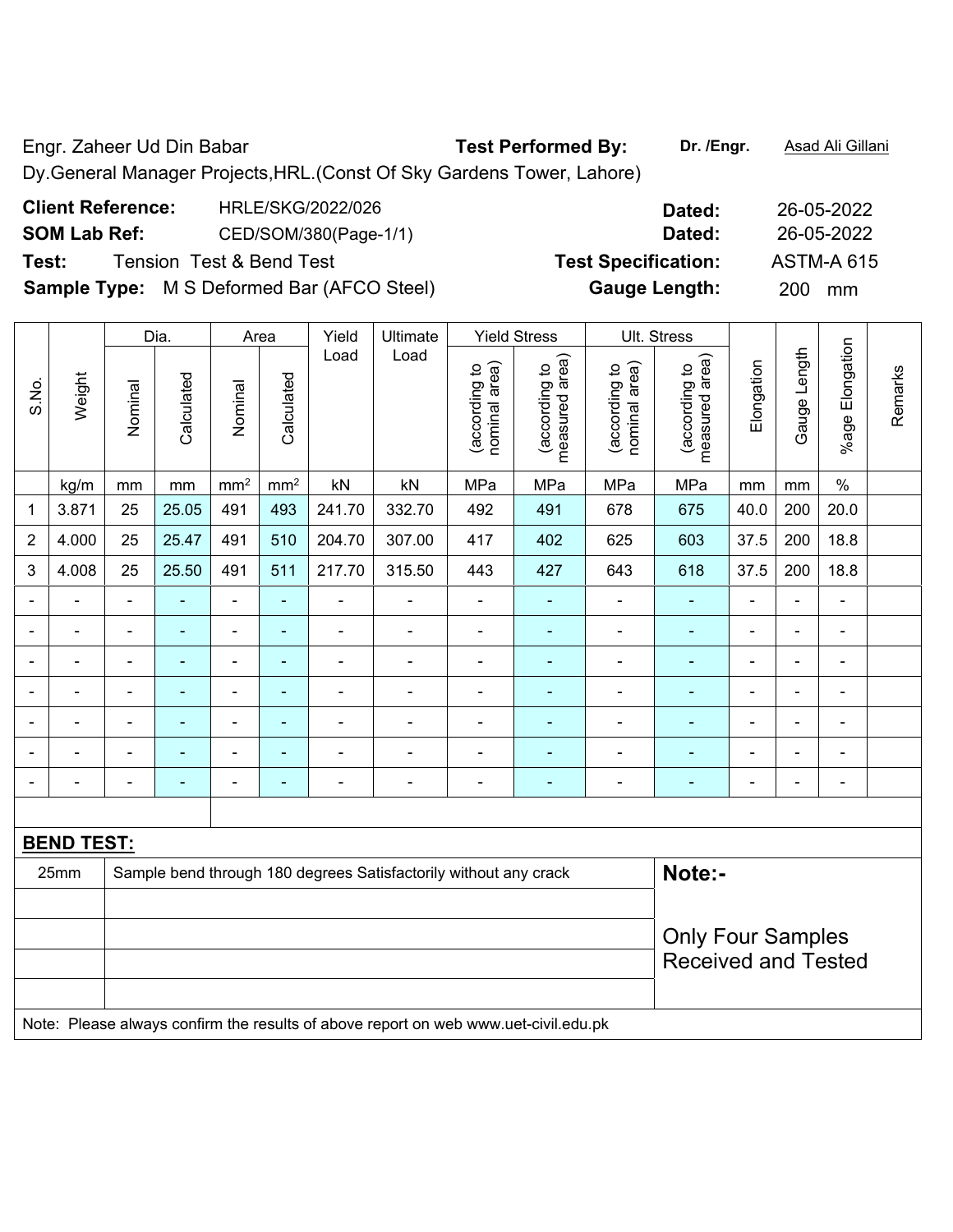Sub Divisional officer, **Test Performed By:** Dr. /Engr. **Asad Ali Gillani** Cub Divisional officer,

BSD No.14 Lhr.(Const Of Works In Plat Available In Front Of Punjab Land Records Authority Lahore)

**Client Reference:** 428

**Dated:** 12-04-2022 **Dated:** 26-05-2022

**Test:** Tension Test & Bend Test **Test Specification:** ASTM-A-615 **Gauge Length:** 8 inch **Sample Type:** Deformed Bar

**SOM Lab Ref:** 377 (Page-1/1)

|                         |                   |                | Dia.                                                             |                 | Area            | Yield          | Ultimate                                                         |                                | <b>Yield Stress</b>                         |                                | Ult. Stress                                 |                |                |                          |         |
|-------------------------|-------------------|----------------|------------------------------------------------------------------|-----------------|-----------------|----------------|------------------------------------------------------------------|--------------------------------|---------------------------------------------|--------------------------------|---------------------------------------------|----------------|----------------|--------------------------|---------|
| S.No.                   | Weight            | Nominal        | Calculated                                                       | Nominal         | Calculated      | Load           | Load                                                             | nominal area)<br>(according to | (according to<br>neasured area)<br>measured | nominal area)<br>(according to | (according to<br>neasured area)<br>measured | Elongation     | Gauge Length   | Elongation<br>$%$ age    | Remarks |
|                         | lb/ft             | #              | in                                                               | in <sup>2</sup> | in <sup>2</sup> | Tons           | Tons                                                             | psi                            | psi                                         | psi                            | psi                                         | in             | in             | $\%$                     |         |
| $\mathbf{1}$            | 1.199             | 6              | 0.669                                                            | 0.44            | 0.352           | 9.17           | 14.80                                                            | 45990                          | 57480                                       | 74190                          | 92740                                       | 1.10           | 8.0            | 13.8                     |         |
| $\overline{2}$          | 1.211             | 6              | 0.673                                                            | 0.44            | 0.356           | 9.23           | 15.11                                                            | 46240                          | 57150                                       | 75720                          | 93590                                       | 0.80           | 8.0            | 10.0                     |         |
| $\mathfrak{3}$          | 0.627             | 4              | 0.484                                                            | 0.20            | 0.184           | 5.56           | 7.29                                                             | 61270                          | 66590                                       | 80370                          | 87360                                       | 0.90           | 8.0            | 11.3                     |         |
| $\overline{\mathbf{4}}$ | 0.630             | $\overline{4}$ | 0.485                                                            | 0.20            | 0.185           | 5.52           | 6.65                                                             | 60930                          | 65870                                       | 73290                          | 79230                                       | 0.80           | 8.0            | 10.0                     |         |
|                         |                   | $\blacksquare$ |                                                                  | ۰               | ۰               | $\blacksquare$ |                                                                  |                                |                                             | $\overline{\phantom{a}}$       |                                             | ä,             | Ξ.             | $\blacksquare$           |         |
|                         |                   | $\blacksquare$ | ÷                                                                | $\blacksquare$  |                 | ÷              |                                                                  |                                |                                             | ä,                             |                                             |                |                |                          |         |
|                         |                   |                |                                                                  | -               |                 |                |                                                                  |                                |                                             |                                |                                             | $\blacksquare$ |                |                          |         |
|                         |                   | $\blacksquare$ | $\blacksquare$                                                   | ۰               | ÷               | $\blacksquare$ |                                                                  |                                | ٠                                           | ٠                              | $\blacksquare$                              | $\blacksquare$ | $\blacksquare$ | $\overline{\phantom{0}}$ |         |
|                         |                   |                | ٠                                                                | ÷               |                 |                |                                                                  |                                |                                             |                                |                                             |                |                | ÷                        |         |
|                         |                   |                |                                                                  |                 |                 |                |                                                                  |                                |                                             |                                |                                             |                |                |                          |         |
|                         |                   |                |                                                                  |                 |                 |                |                                                                  |                                |                                             |                                |                                             |                |                |                          |         |
|                         | <b>BEND TEST:</b> |                |                                                                  |                 |                 |                |                                                                  |                                |                                             |                                |                                             |                |                |                          |         |
|                         | #6                |                |                                                                  |                 |                 |                | Sample bend through 180 degrees Satisfactorily without any crack |                                |                                             |                                | Note:-                                      |                |                |                          |         |
|                         | #4                |                | Sample bend through 180 degrees Satisfactorily without any crack |                 |                 |                |                                                                  |                                |                                             |                                |                                             |                |                |                          |         |
|                         |                   |                |                                                                  |                 |                 |                | <b>Only Six Samples</b>                                          |                                |                                             |                                |                                             |                |                |                          |         |
|                         |                   |                |                                                                  |                 |                 |                |                                                                  |                                |                                             |                                | <b>Received and Tested</b>                  |                |                |                          |         |
|                         |                   |                |                                                                  |                 |                 |                |                                                                  |                                |                                             |                                |                                             |                |                |                          |         |

Note: Please always confirm the results of above report on web www.uet-civil.edu.pk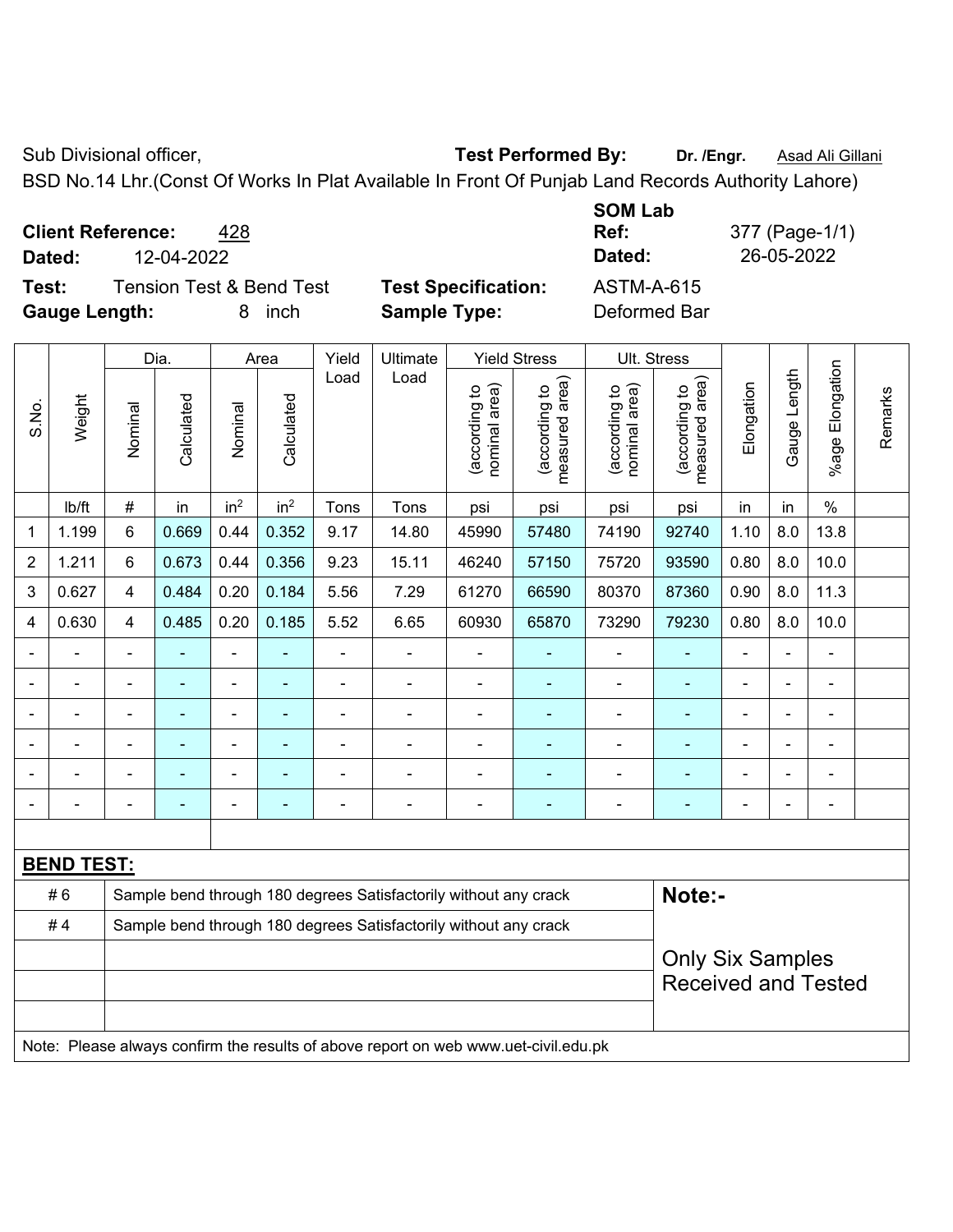Yasir Ahmad **Test Performed By:** Dr. /Engr. **Asad Ali Gillani** GM-Works FF Steel Lahore.

**Client Reference:** Nil

**Test:** Tension Test & Bend Test **Test Specification:** ASTM-A-615 **Gauge Length:** 8 inch **Sample Type:** Deformed Bar

**SOM Lab Ref:** 378 (Page-1/1) **Dated:** 21-05-2022 **Dated:** 26-05-2022

|                |                   |                          | Dia.                   |                          | Area                                                  |                          | Ultimate                                                                            |                                | <b>Yield Stress</b>             | Ult. Stress                    |                                 |                |                |                          |         |
|----------------|-------------------|--------------------------|------------------------|--------------------------|-------------------------------------------------------|--------------------------|-------------------------------------------------------------------------------------|--------------------------------|---------------------------------|--------------------------------|---------------------------------|----------------|----------------|--------------------------|---------|
| S.No.          | Weight            | Nominal                  | Calculated             | Nominal                  | Calculated                                            | Load                     | Load                                                                                | (according to<br>nominal area) | (according to<br>measured area) | (according to<br>nominal area) | (according to<br>measured area) | Elongation     | Gauge Length   | Elongation<br>$%$ age I  | Remarks |
|                | lb/ft             | $\#$                     | in                     | in <sup>2</sup>          | in <sup>2</sup>                                       | Tons                     | Tons                                                                                | psi                            | psi                             | psi                            | psi                             | in             | in             | $\frac{0}{0}$            |         |
| 1              | 1.031             | 5                        | 0.621                  | 0.31                     | 0.303                                                 | 9.81                     | 13.30                                                                               | 69770                          | 71380                           | 94640                          | 96830                           | 1.50           | 8.0            | 18.8                     |         |
| $\overline{2}$ | 1.027             | 5                        | 0.620                  | 0.31                     | 0.302                                                 | 9.91                     | 13.22                                                                               | 70490                          | 72360                           | 94060                          | 96550                           | 1.60           | 8.0            | 20.0                     |         |
| $\blacksquare$ | $\blacksquare$    | $\blacksquare$           | ÷,                     | $\blacksquare$           | $\omega$                                              | $\blacksquare$           | $\overline{\phantom{a}}$                                                            | $\blacksquare$                 | ÷                               | $\blacksquare$                 | $\blacksquare$                  | $\blacksquare$ | $\blacksquare$ | $\blacksquare$           |         |
| $\blacksquare$ | $\blacksquare$    | $\blacksquare$           | ÷,                     | $\overline{\phantom{a}}$ | $\blacksquare$                                        | $\overline{\phantom{a}}$ | $\blacksquare$                                                                      | $\overline{\phantom{a}}$       | $\blacksquare$                  | $\blacksquare$                 | $\blacksquare$                  | $\blacksquare$ | $\blacksquare$ | $\blacksquare$           |         |
| $\blacksquare$ | ä,                | $\blacksquare$           | ÷,                     | $\blacksquare$           | $\blacksquare$                                        | ä,                       | ä,                                                                                  | $\blacksquare$                 | ä,                              | $\blacksquare$                 | $\blacksquare$                  | $\blacksquare$ | ä,             | $\blacksquare$           |         |
|                | $\blacksquare$    | $\blacksquare$           | $\blacksquare$         | $\overline{\phantom{a}}$ | $\blacksquare$                                        | $\blacksquare$           | ä,                                                                                  | $\blacksquare$                 | ٠                               | $\blacksquare$                 | ÷,                              | $\blacksquare$ | $\blacksquare$ | $\blacksquare$           |         |
|                |                   | $\blacksquare$           | $\blacksquare$         | ۰                        |                                                       | $\blacksquare$           | $\blacksquare$                                                                      | $\blacksquare$                 | ۰                               | $\blacksquare$                 | $\overline{\phantom{a}}$        | $\blacksquare$ | $\blacksquare$ | $\overline{\phantom{0}}$ |         |
|                | $\blacksquare$    | $\blacksquare$           | ÷                      | $\blacksquare$           | $\blacksquare$                                        | $\blacksquare$           | $\blacksquare$                                                                      | $\blacksquare$                 | ٠                               | $\blacksquare$                 | $\blacksquare$                  | $\blacksquare$ | $\blacksquare$ | $\blacksquare$           |         |
|                | $\blacksquare$    | $\blacksquare$           |                        | $\overline{\phantom{a}}$ | ä,                                                    | $\blacksquare$           | $\blacksquare$                                                                      | $\blacksquare$                 | $\blacksquare$                  | $\blacksquare$                 | $\overline{\phantom{a}}$        | L,             | $\blacksquare$ | $\overline{\phantom{a}}$ |         |
| $\blacksquare$ | $\blacksquare$    | $\overline{\phantom{a}}$ | $\blacksquare$         | $\overline{\phantom{a}}$ | $\blacksquare$                                        | $\blacksquare$           | ÷                                                                                   | $\overline{\phantom{a}}$       | $\blacksquare$                  | $\overline{\phantom{a}}$       | $\blacksquare$                  | $\blacksquare$ | $\blacksquare$ | $\blacksquare$           |         |
|                |                   |                          |                        |                          |                                                       |                          |                                                                                     |                                |                                 |                                |                                 |                |                |                          |         |
|                | <b>BEND TEST:</b> |                          |                        |                          |                                                       |                          |                                                                                     |                                |                                 |                                |                                 |                |                |                          |         |
|                |                   |                          | No Bend test performed |                          |                                                       |                          |                                                                                     |                                |                                 |                                | Note:-                          |                |                |                          |         |
|                |                   |                          |                        |                          |                                                       |                          |                                                                                     |                                |                                 |                                |                                 |                |                |                          |         |
|                |                   |                          |                        |                          | <b>Only Two Samples</b><br><b>Received and Tested</b> |                          |                                                                                     |                                |                                 |                                |                                 |                |                |                          |         |
|                |                   |                          |                        |                          |                                                       |                          | Note: Please always confirm the results of above report on web www.uet-civil.edu.pk |                                |                                 |                                |                                 |                |                |                          |         |